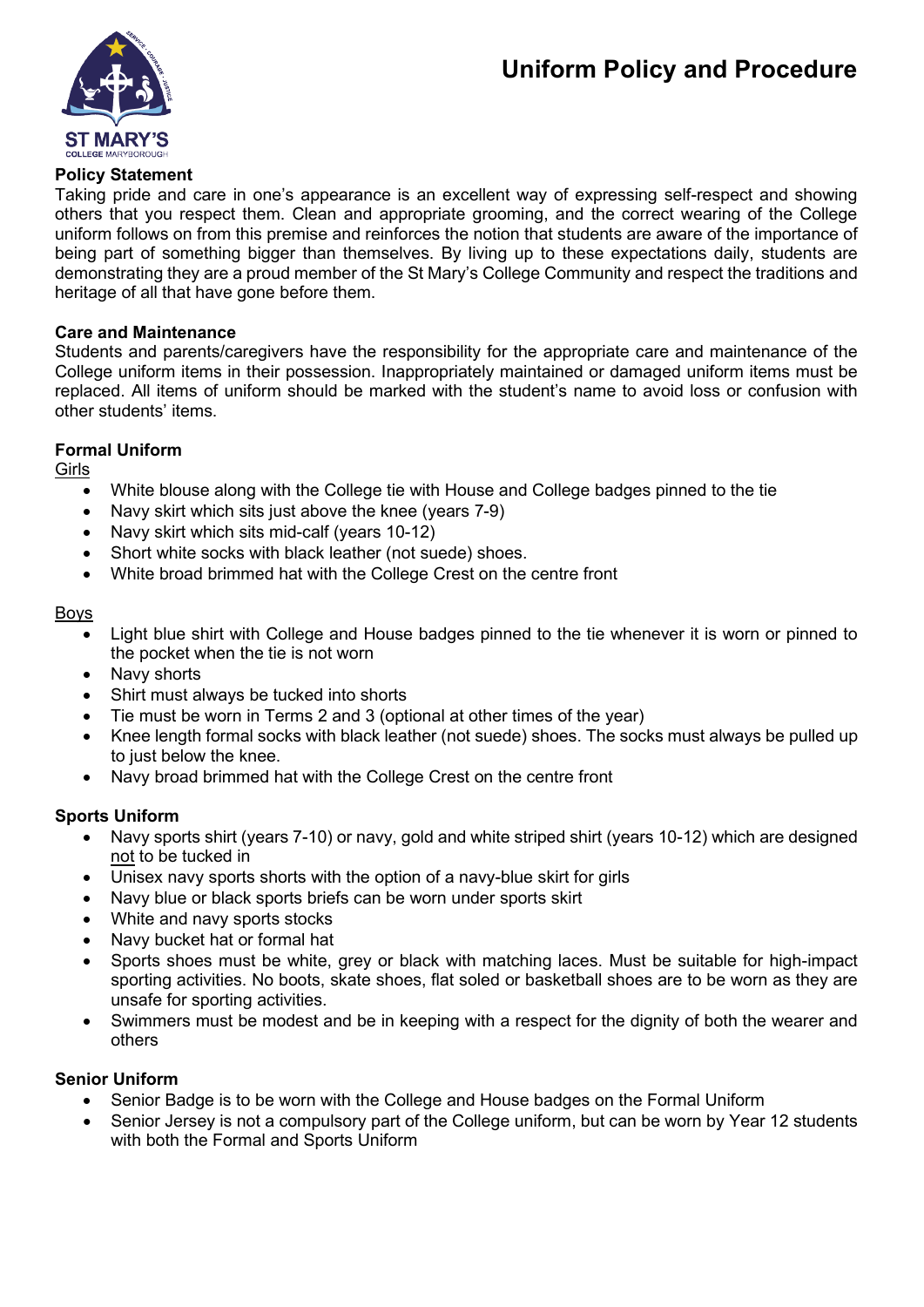## **Uniform Policy and Procedure**



## **House Uniform**

- House shirts are a non-compulsory option
- Each House has their own polo shirt and it can be worn with sports shorts or skirt

## **Winter Uniform**

- Navy V-neck pullover or College jacket can be worn over the Formal, Sports or House uniform
- Navy school tracksuit pants can be worn as part of the sports uniform
- Long navy or black slacks may be worn as an alternative to the formal shorts or skirts (not available from the College Uniform Shop)
- Navy blue opaque stockings and navy blue scarves are optional for girls

## **Grooming and Jewellery**

Hair and Grooming

- Hair must be kept neat, clean and tidy, away from the face
- If hair touches the collar or covers the eyebrows it must be tied back with an appropriate hair tie
- Hair grooming, styling and colouring must be considerate of our school values. No extremes of style will be accepted, and hair colouring must be natural.
- Clipper cuts must have a blade length no shorter than a 3
- Facial hair is not permitted
- Make-up and nail polish are not permitted

## Jewellery and Body Art (including piercings and tattoos)

- A single silver or gold chain with an appropriate religious symbol can be worn inside the shirt or blouse
- Wrist watches are permitted but no other wrist or arm jewellery is allowed
- Earrings must be small, plain sleepers, studs or birthstone, with a maximum of one earring worn in each ear lobe
- Body art or other body piercings must not be visible at any time in either formal or sports uniform, or casual clothes worn on 'free dress' days, camps and retreats
- Any jewellery worn outside of these guidelines will be confiscated and parents contacted to arrange collection. All confiscated items will be clearly labelled and kept in the College safe.

## **Technology Workshop**

Due to work place health and safety the following requirements are mandatory in the Technology Workshop

- Students in (years 7- 10) must wear a full leather shoe
- Students in (years 11- 12) must wear steel caps

## **Science Labs**

Due to work place health and safety the following requirements are mandatory in the Science Labs

• Students must wear a full leather shoe when completing practical lessons in the science laboratories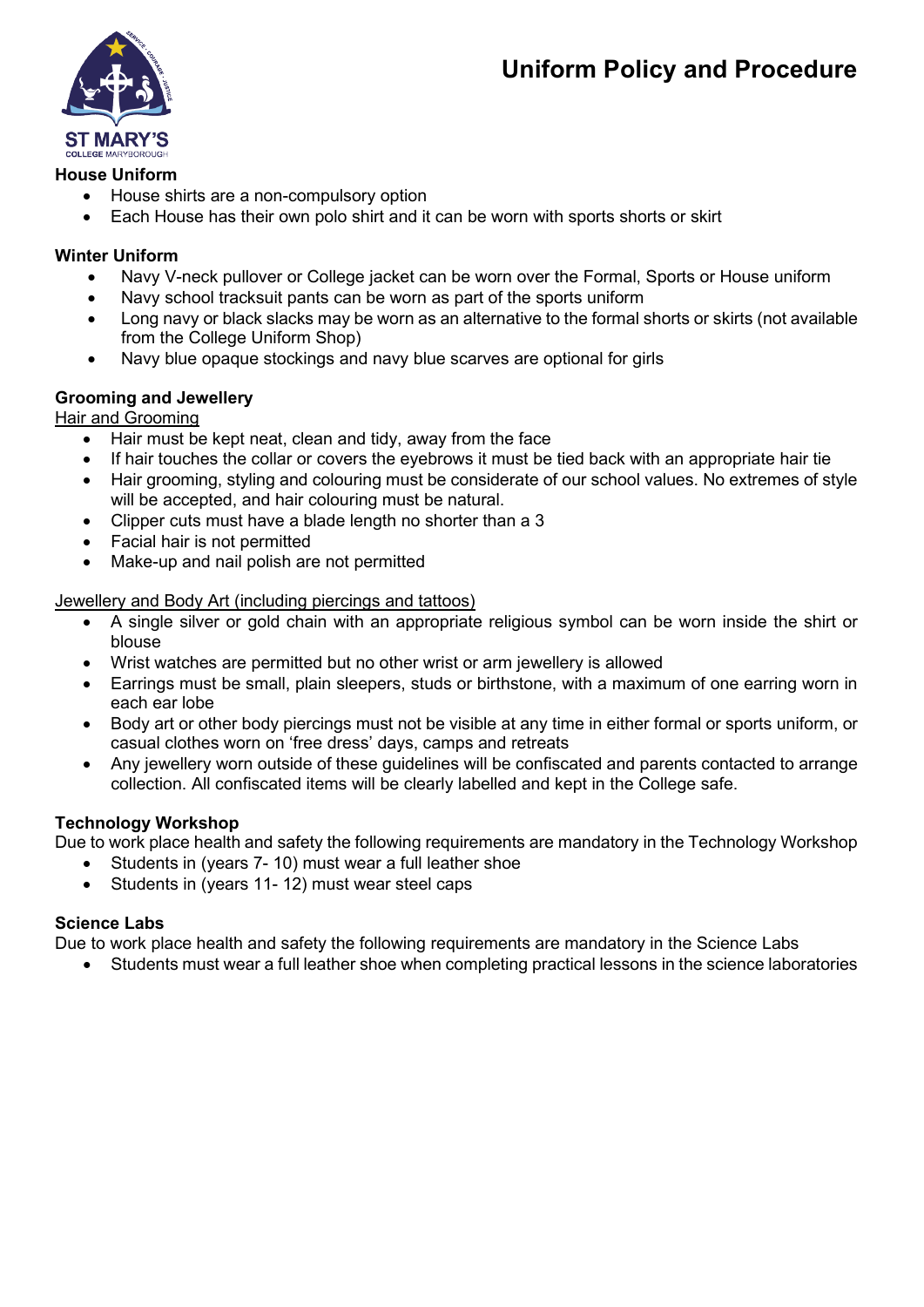

## **Procedure**

- 1. Formal uniform must be worn each Wednesday and on other specified special occasions.
- 2. Students can wear their sports uniform on Monday, Tuesday, Thursday, and Friday; however, students may choose to wear their Formal uniform on these days if they prefer and do not have practical PE classes.
- 3. House shirts may be worn on Fridays as well as to the Swimming Carnival, Cross Country, and Athletics Carnivals.
- 4. From time-to-time special occasions will allow or require students to wear different uniforms/free dress/or themed dress. Parents and students will be notified of these occasions in advance.

| All students |                                    |                                    |                   |                                           |                                                |  |  |
|--------------|------------------------------------|------------------------------------|-------------------|-------------------------------------------|------------------------------------------------|--|--|
|              | Monday                             | Tuesday                            | Wednesday         | Thursday                                  | Friday                                         |  |  |
| All<br>weeks | Sports Uniform<br>(Formal allowed) | Sports Uniform<br>(Formal allowed) | Formal<br>Uniform | <b>Sports Uniform</b><br>(Formal allowed) | Sports or House<br>Uniform (Formal<br>allowed) |  |  |

| <b>Responsibility for implementation:</b> | Staff, parents and guardians |
|-------------------------------------------|------------------------------|
| <b>Policy status:</b>                     | Update                       |
| Key stakeholders:                         | Staff, parents and guardians |
| <b>Endorsement Body:</b>                  | Senior Leadership Team       |
| <b>Policy Author:</b>                     | <b>Deputy Principal</b>      |
| Date of Review:                           | 2021                         |
| <b>Date of Scheduled Review:</b>          | 2024                         |

The content of this policy can be changed at the College's discretion at any time without notification.